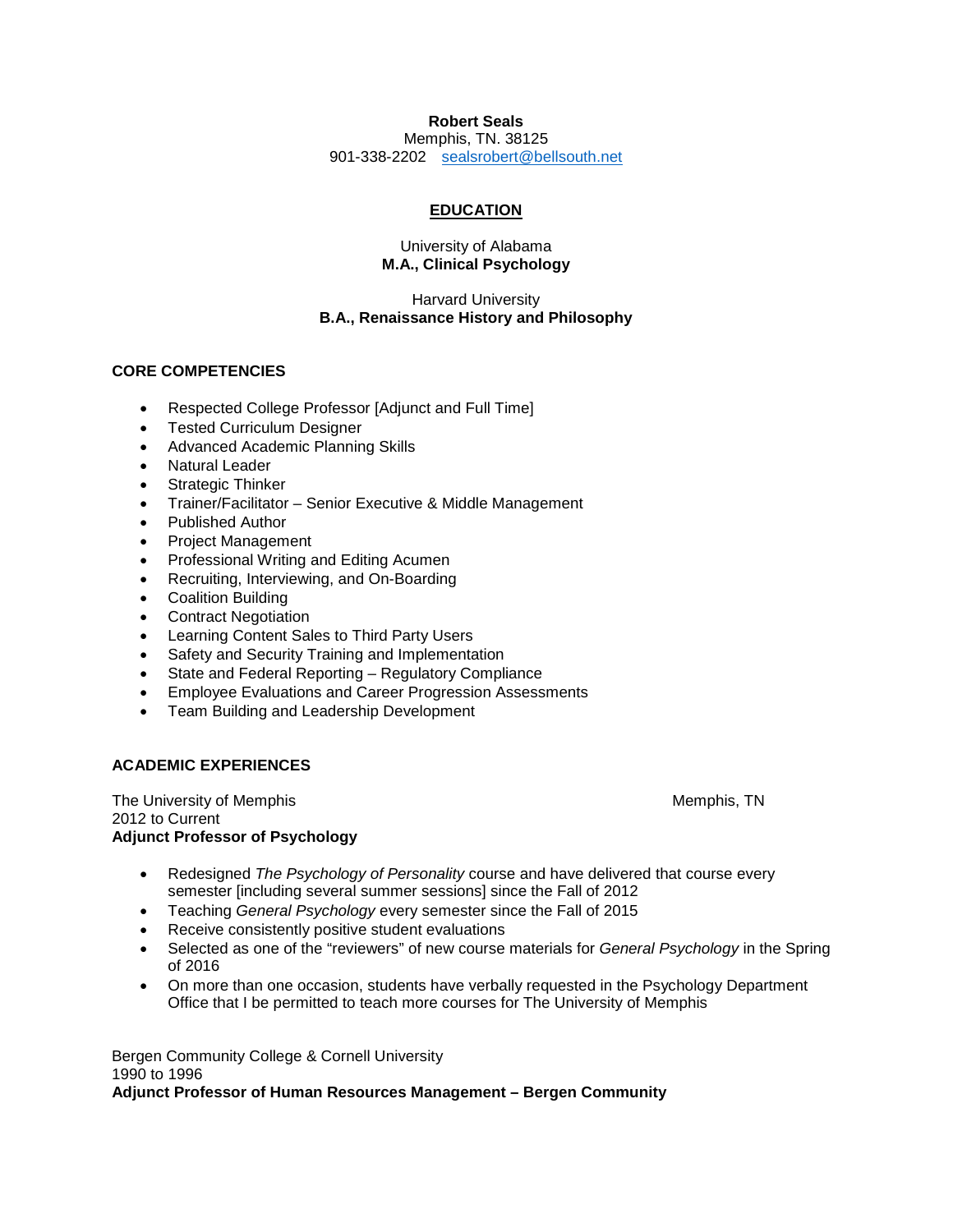# **Adjunct Professor of Psychology – Cornell**

- Taught *Human Resources Management* every semester for four years at Bergen Community College
- Taught *Introductory Psychology* for two semesters at Cornell University's World Trade Center location in Lower Manhattan
- Received excellent student evaluations in both courses and for both locations

# • **ADDITIONAL WORK EXPERIENCE In Higher Education**

Adjunct Professor for Psychology or of Human Resource Administration or for Hospitality Management at the following locations:

- Lyndon State College, VT Full Time Faculty Assistant Professor of Psychology 3 years
- Community College of Vermont Full Time Dean for the Northeast Region 2 years
- The Citadel Charleston, SC Full Time Administrator and Adjunct Faculty in Psychology 2 years
- Upsala College New Jersey Adjunct Professor of Psychology 2 years
- Flagler College St. Augustine, Florida Adjunct Professor in Business 2 years
- U.S. Navy Pace Program Through Florida State University Adjunct Professor of Psychology 1 year

# **PROFESSIONAL EXPERIENCES**

Rhodes College Memphis, TN 2009-2018 **Assistant Director of Campus Safety**

- Key person in weekly event planning for the entire college
- Oversee all locks, keys, electronic FOB maintenance and issuing process
- In charge of all hiring, recruiting, officer training, and state/federal reporting
- Student outreach and inclusion liaison officer
- Member of President's *Common Table* Advisory Group
- Budgetary control and payroll oversight
- Sole responsibility for all aspects of On-Campus Parking
- Neighborhood liaison
- In charge of all safety and security aspects of *Homecoming Weekend* and *Parents Weekend*
- Communications Training Facilitator for Campus Safety Officers
- Campus Safety liaison to the Office of the President of Rhodes College

Con-Way, Inc. via Barrington Associates Memphis, TN 2007-2008 **Independent Consultant- Facilitator, Trainer, Auditor**

- I conducted manager and supervisor training courses for Con-way Incorporated in Ann Arbor, Michigan Chicago, Illinois – and Ontario, California – Development Dimensions International
- Built new metrics for assessing manager effectiveness
- Conducted HR audits throughout the Con-way system
- Considerable Input into the Con-way On Boarding process with CFI Trucking **PAGE 2**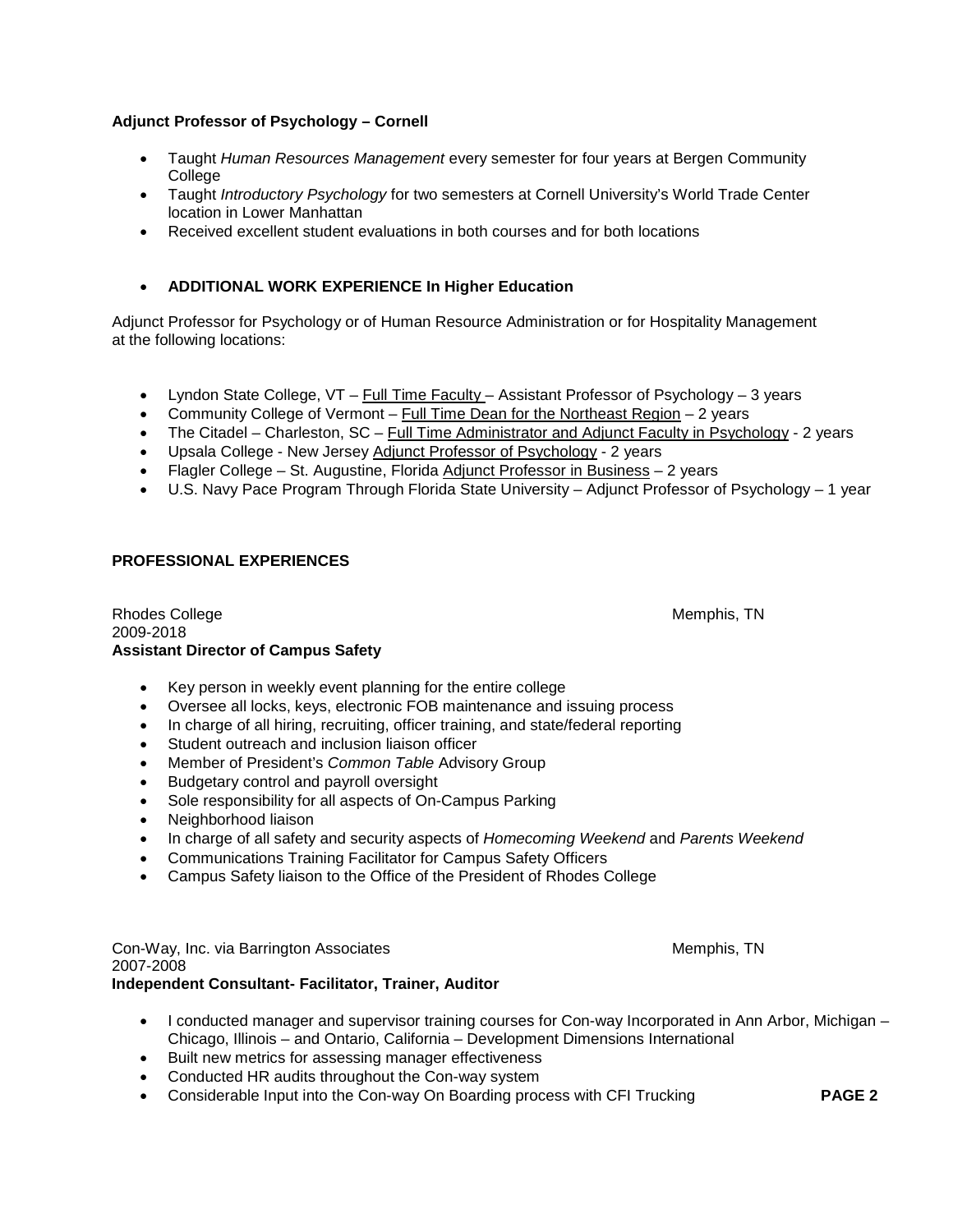#### Con-Way Truckload **Memphis, TN** 2005-2007 **Director of Human Resources & Operations Training**

- Maintained a 42% turnover level in an industry that averages over 100% turnover
- Designed and delivered a unique driver retention program *That program included: Driver Focus Groups, Daily Driver "Coaching by Phone",* 24/7 Access to a *Road Problems Hotline,* Live Fleet Manager Monitoring and Coaching During Phone Calls with Drivers, Various Driver Incentive Programs
- Penned a unique, three-day comprehensive orientation held weekly and involving every department in the Con-way Truckload Corporate Office
- Authored and delivered a training program on *Advanced Communication Skills* for both managers and drivers
- Conceived, developed and delivered a new Associate Opinion Survey
- Spear-headed an effort that lead to a complete benefits overhaul for Con-way Truckload

#### Dolce International 1996-2005 **General Manager of Dolce Norton Manor (2003-2005)** Winchester, England

- Served as Project Manager for the conception, planning and building of a new entrance road to the property
- The new entrance road required extensive lobbying with the Winchester City Council the environmentally toughest in England
- Purchased the necessary land for the road from a local farmer
- Successfully convinced Winchester City Council to Approve the construction of the new road
- Normalized relations with rural neighbors outside of Winchester, England who had been completely against the very existence of the conference center prior to my efforts
- Next I convinced the same neighbors that the new entrance road would be to their advantage
- Retained the best rural planning group in Southern England to assist me in the ongoing environmental and political struggles involved with the project
- Let out the bids and finally retained a construction company to actually build the new entrance road
- Completed and permitted the new entrance road
- Totally revitalized the food and beverage operation at Norton Manor by hiring a new, award-winning Dutch chef who was also a British resident
- Successfully opened the Norton Spa and sold 500 local memberships to this health club, thus bringing in a new revenue stream valued at \$250,000.00 per year
- Project Managed an entire overhaul of the sewage treatment plant at Norton Manor and repaired the poor relationship with the British Environmental Agency that I inherited when I took over as GM
- Secured a new owner for the property when the 90% owner-partner of Dolce International wanted to sell the property following the completion of the new entrance road
- Also served as the Senior HR consultant to all European properties for major, difficult HR/legal issues during this time period

**PAGE 3 PAGE 3**